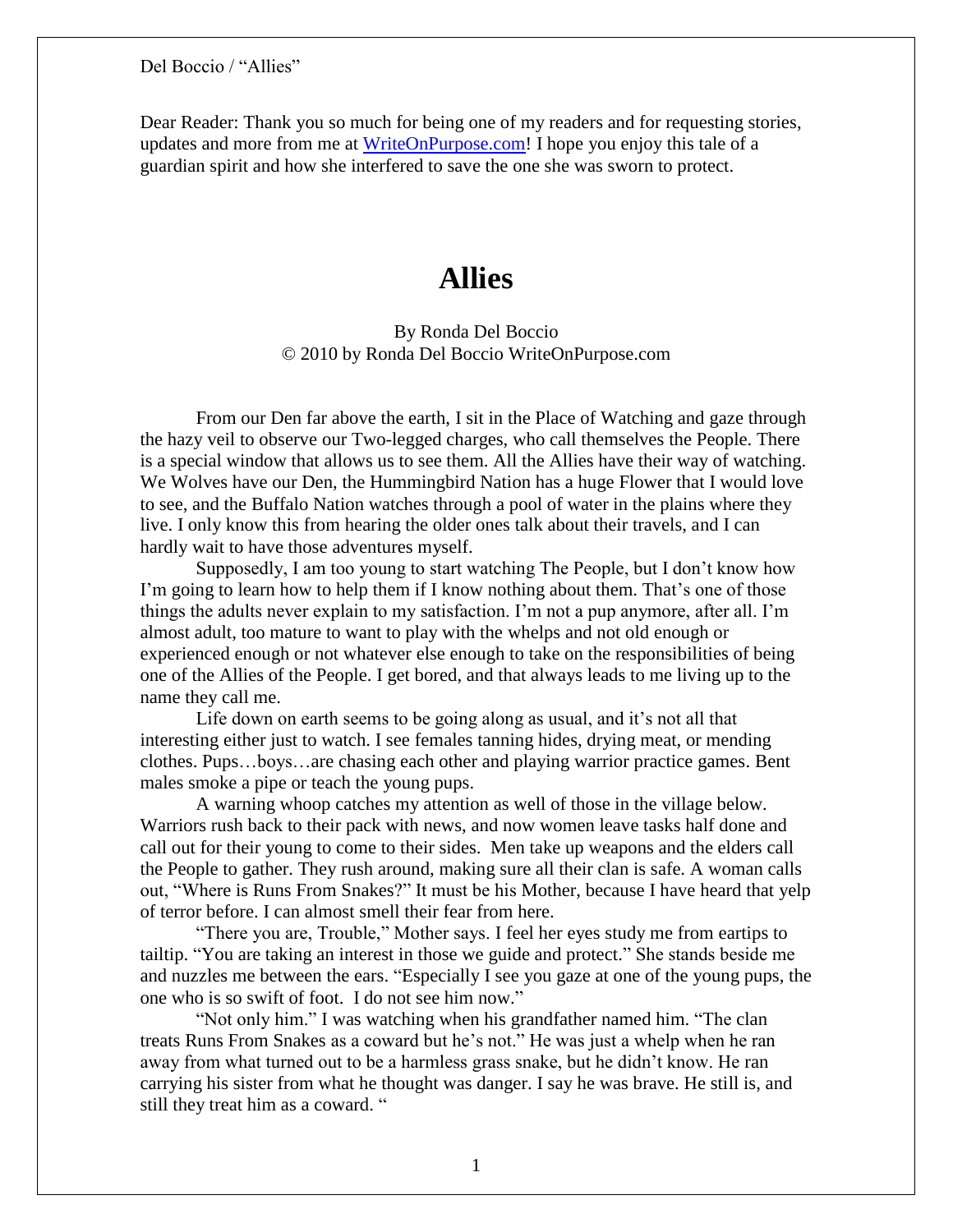"You curled your lip at his mother. That is no way for an Ally to behave." She uses that disapproving tone that tells me I'm in trouble.

"She can't see me." Mother watches me intensely and I try not to twitch a whisker but I can't sit still. I jump to my feet to face her. "Now he is nearly grown and he is always trying to prove himself worthy." My hackles are up and I try to force them down. Now I am in BIG trouble. I wish I could keep lips and hackles down and mouth closed sometimes.

Mother, predictably, snaps at the air. "It is not for you to decide how others should act, especially since you so often live up to your name."

"I'm young and I know nothing." I have been trying to live down the name Trouble for as long as it takes a Two-legged pup to grow from whelp to grey-hair. "I do not understand many things about the Two-leggeds, but when you're young, nobody respects you there or here." I flop down with nose on paws to watch the People.

Mother lies down beside me. "You are as restless as I was at your age." She sighs. "Mother always said she hoped I would bear a she-wolf just like me."

"You used to be restless?" Something must have changed, because she has to be one of the most boring Wolves the Great Mystery ever created.

She moves her body alongside mine, snuggling. "I can tell this is hard for you to believe." Now she yips laughter.

"Help me understand the People."

"I am glad you show some interest, since it is our place in the Great Wheel of Life to guide them."

When I take a mate, I will NEVER treat the pups I bear the way she treats me. Never! I wait before saying anything else so I don't get in even more trouble today. Lips are down, hackles are down. Good. I am keeping my anger more to myself…at the moment, at least. "They start as pups, just as we do and they grow as we do, then they become bent and frail and their spirit goes…somewhere…wherever spirits of Twoleggeds go."

"You see that our brethren the Elk and Hawks have different ways than we Wolves."

"Yes."

"It is the same for those we guide. But since they are creatures of the Earth, their place in the world differs as well."

"Is that why they are so…" I never can figure out how to say the way they seem to me. "So thick?"

"They do seem thick. We are pure spirit, they have bodies of earth."

"Is that why when Father goes to speak to their Spirit-Chief, I can see the trees through him?"

"Exactly. "

Down on Earth, the People are together in the big lodge. Pack leader warns his people about pale faced men who would take their land. "They come to take our home away from us. We must be like smoke. We must disappear into the mountains until they pass."

"That is the coward's way," someone shouts."

Chief stamps his foot. "Is it cowardly to defend our children and our freedom?"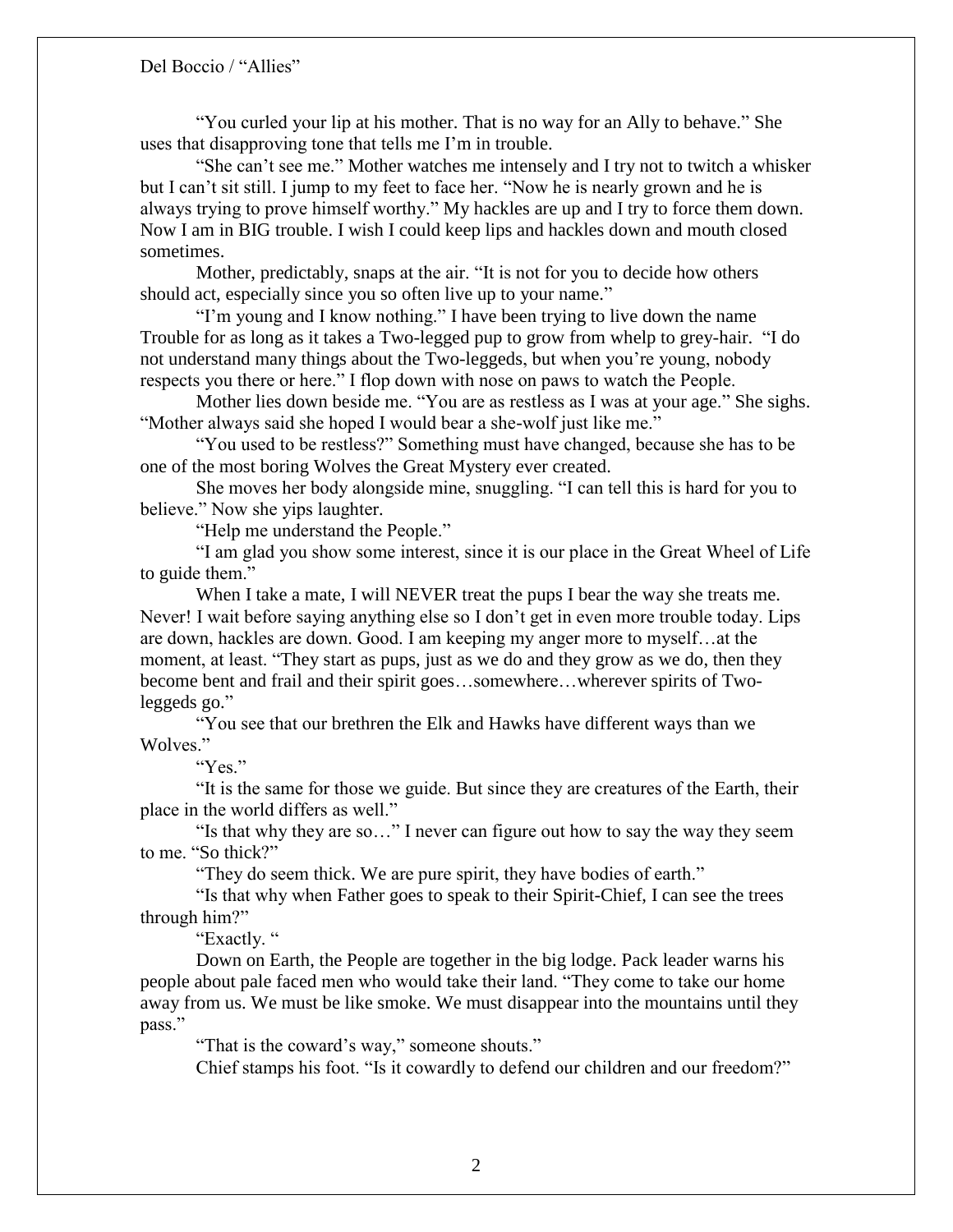"We fight!" one of the warriors jumps to his feet, hot-blooded, and all the young men join him, whooping, making strong gestures. "We fight to defend our land!"

The Spirit-Chief stands beside the Clan Chief. He has that look like Father gets when he's mad and it has the same affect. "We must pray in earnest and ask our Allies to come to our aid. We must ask to know whether we should defend our land or scatter to come together after the storm."

Prayers come to us Allies like whispers. When they smoke the pipe or sweat in the turtle den…the "sweat lodge"…the prayers are louder. The young Wolves carry the prayers in their mouths to Great Mystery. I have done this for a long time. Some Allies speak to the Two-leggeds' when their eyes are closed. Some appear in waking.

"Can one of us have a solid body like them?"

Mother pulls back into herself. She is panting now and I don't know why. "Yes, it can be done but only by one who knows the ways of the earthworld."

I watch Father when he goes to aid his One. But he isn't thick like the People. He never touches the Two-leggeds, never stays long, and never looks solid like a wolf of the earth would look.

"Mother, have you ever gone down to help the People?"

I feel her muscles stiffen. "I do not go to their world, but I do guide them."

She never talks about how she guides her One from the Den between the worlds. I am supposedly not old enough to learn, and nobody tells me anything. The passage is well guarded because they all try to hide from us young ones, but I know where it is. I have even snuck into the Den a few times. I don't think my parents know about that.

I don't know how we each get our One or how to make the connection once we do. That's another one of those things I'm too young and inexperienced to learn. I am not sure what happens or how, because to me it only looks like a bunch of Wolves sitting, ears straight, tails out, eyes soft, with all attention down on Earth. "How do you guide your Person?"

"Mostly through their dreams."

"What are dreams?"

"Dreams are teaching messages that come to The People when they sleep, although mostly they do not remember."

"Why not?" I remember teachings even though I do not always obey them.

"Living in the earth world can make it seem as if the People are separate from the Great Mystery."

What happens to them during sleep is strange to me. We lay down to rest as the creatures of earth do, but we are still aware. No part of us leaves to go somewhere else. That is what happens for the People. "I wonder what it's like to sleep."

"It's…I am not certain."

Mother HAS been there and she knows exactly what it's like, but she is not telling me. By her decisive yip, I know I had better not ask her about it anymore right now.

One thing that puzzles me more than dreaming is praying, but now maybe I understand. "The earth people do not realize they are one with Creator? That must be why they pray."

"Yes, praying helps them experience their link with Great Mystery."

What must it be like to feel alone like that? I cannot imagine what it would be like if I did not feel that I am one with Great Mystery. It must be very difficult for them.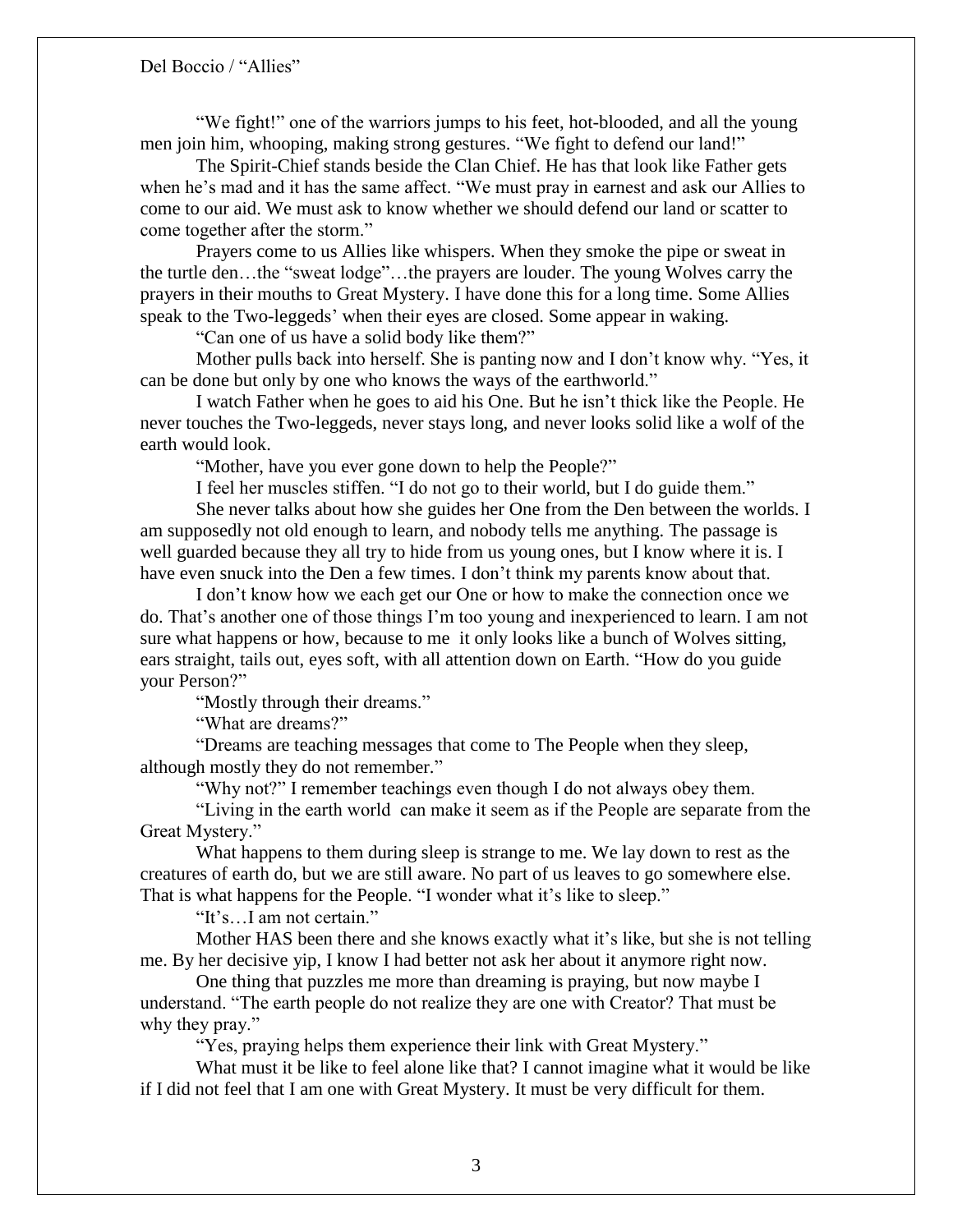Below, Runs from Snake's mother is running among the People, panicked. "Have you seen him? Where is he?"

Spirit Chief takes her by the shoulders, stopping her. He looks into her eyes. "Be at peace. Trust Great Spirit to guard him."

"He is so young."

"He is nearly a man. He left this morning in secret to seek his Vision this morning." She goes weak in the knees and he steadies her. "You must know he is trying to earn a man's name." She stomps off, sobbing. She and other women of the People heat water for the stones. The turtle den keepers gather the stones and make their preparations for the sacred ceremony. Upset though she is, she does the work that needs to be done. Women console her. "I know what is to fear for a son," one of them tells her.

Mother's ears prick. "I am called." All of us feel it when the People reach out for help, and we carry their prayers, but when your One calls, it is different. Ears prick. Breath quickens. Whatever you are doing must stop. You must go to the Den between the Worlds and respond. It seems like everyone else but me has a person. Father has the Spirit Chief. My older brothers guide the warriors. My sisters are pups still. "Trouble, why don't you go run your restless energy off with the whelps?" She leaves for the Den between the Worlds.

My hackles are way up, lip to my nose, and I can't help it. Fortunately, she is gone and doesn't see me. "I don't want to go play with the pups. "I know exactly how Runs From Snakes feels. I wonder if I will ever have one of the People to guide. Or will I always be "Trouble"?

Nobody tells me anything even though I ask to learn. I am tired of watching and doing nothing except what even the younger pups do for the People. I find myself pacing in circles. That isn't helpful, fun or interesting, so I trot off to find something else to do. The Pack are connecting with the one Two-legged they alone guide.

With all the People praying, the air is full of sound. It reminds me of a flock of geese when they're standing on the shore, talking all at once.

Then I hear one voice coming to me loud and clear above the clamor. Great Spirit, humbly I ask you to show me my Spirit Guide. I live to serve the People. Show me the way." I listen as he continues to pray and seek his Ally.

Could I be his Ally? I run around in circles, flustered, not knowing what to do or where to start. The Den between the worlds! I run as fast as I can along the passage and scramble to a halt at the feet of the guardian.

"What are you doing here, Trouble?"

"I am called."

He snaps at me in warning. "Not possible. Run off and"

I stand as tall as I can, snarling, hackles up. "Do NOT tell me to go off and play. I am called."

"You are showing aggression to a warrior, young whelp."

I am NOT a whelp! But I had better not say that. "I know, but I am called. Every Ally who is called must answer. I will NOT leave my Two-legged alone. He has asked for help." I know when this is all over I'm in the worst trouble ever, but I hold my ground. My big concession is to uncurl my lip and flatten my hackles. I look him straight in the eye, which is probably worse than raising hackles and snarling.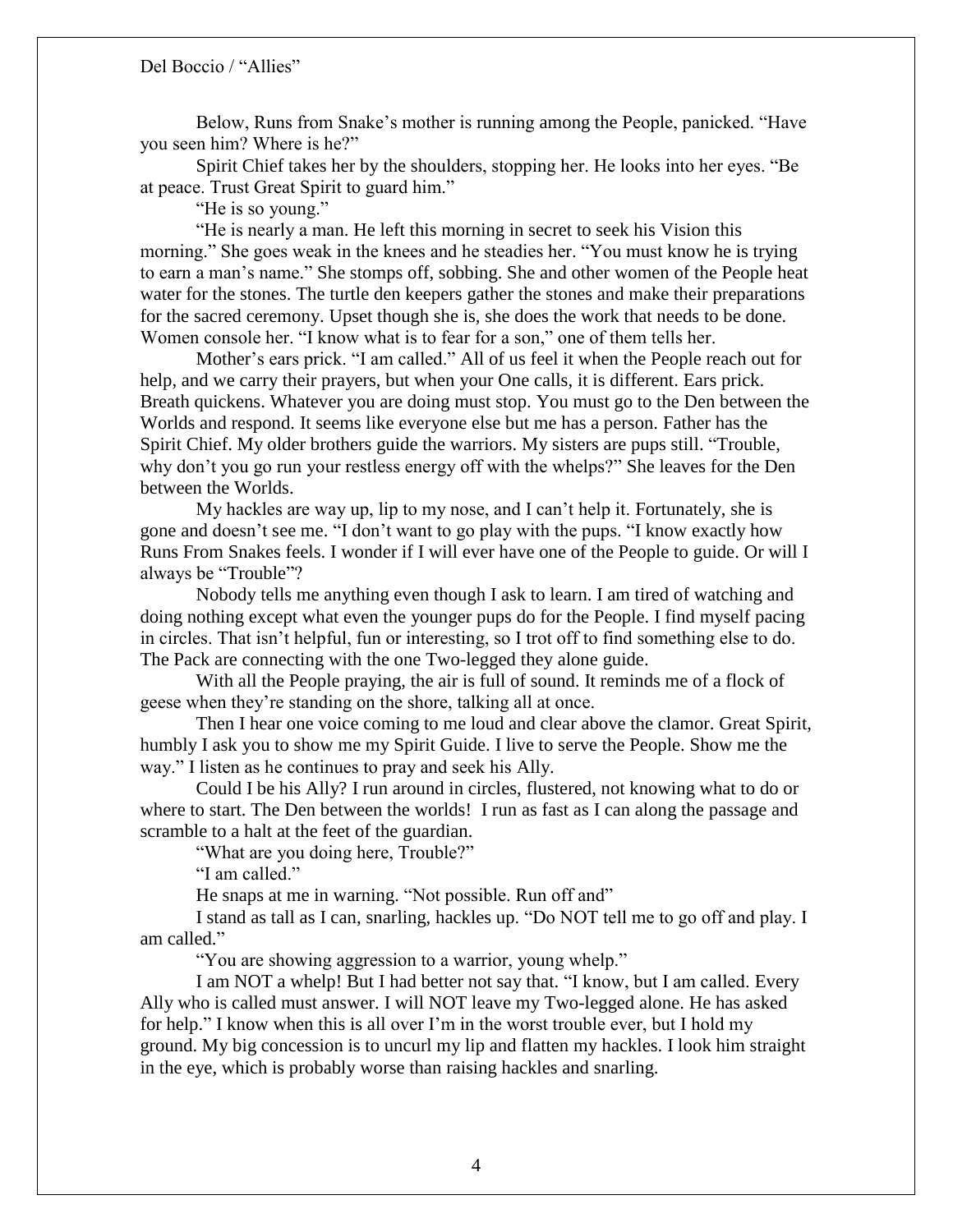Young Runs From Snakes is deep in prayer, patient, expectant, waiting for his Ally. He asks humbly, without knowing who will come to him or when they will come, if at all.

The guard sits down and howls his laughter. "You pass the test. I see that you truly are called and not just trying to sneak through, as I know you have done before."

Wasting no time, I woof a quick thanks as I jump over him and tear down the passage to the Den between the Worlds. I don't know exactly what to do when I get there, but I will work that out. I wish my parents or the Elders would have taught me what to do when I asked.

Will he see me or only know I'm there? Will I appear like mist or solid? Am I worthy of being an ally? Can I truly help him?

Before reaching the Den I slow to a walk. It's important for me to make a calm entrance, not bolt into the middle of everything. How nervous I am! All the Wolves are sitting quietly, uniting with their Two-legged on Earth. I find a place to sit. I am not sure what to do, but I open my heart to Runs From Snakes. After a bit, my uncertainty subsides in the midst of this deep communion.

He is praying, listening. He hears a drumbeat. "The People are in council. I feel his anxiety as he wonders if there is trouble. "It is a test. I must not break the circle."

He has made a sacred hoop around him in which he stays as he seeks his guiding Vision. I know from stories others in the Pack have told me that the Two-leggeds sometimes see or hear things that are not there when they seek their vision. They believe it is a test to make sure they stay in the sacred circle, in prayer, seeking their vision, asking for their special Ally to reveal itself to them.

At this moment, I could use a little guidance myself, so I quiet my thoughts and wait. He must know that his Ally is with him. I imagine myself standing before him and so I am. He has grown stronger both in body and spirit since I last saw him from above. While I see him and the rocky mountainside behind,

What kind of person is he? What task is he alone gifted to do for his people? I gaze into his eyes to look into his spirit. He has compassion, the wisdom of an elder, gentle strength. I also see that he is stubborn and sometimes, unsure of himself, rash. He will be at the heart of trouble between The People and their enemies. "You are destined to save your people," I tell him.

His eyes grow wider. "You are speaking to me? I am…deeply honored. I live to serve my people."

There are so many things I would like to say to him: how similar we are, how much I understand him, He deserves an Ally with more experience than I, because I can see his road will be difficult. He is uncertain of himself. I feel this from him. He does not know his true nature, perhaps because people so often overlook and underestimate him. He deserves a true name. He deserves to be treated with respect. He will be Spirit Chief of the People. I want to say all this to him but it is more important that I make certain he is safe.

At first, I do not know what is all around him since I have been so focused on him. Perhaps if I put more of myself in his world, I can move and look around. How do I do that? Perhaps by intent and thought, as all things are done in my world. Imagine being more connected with his world. More solid.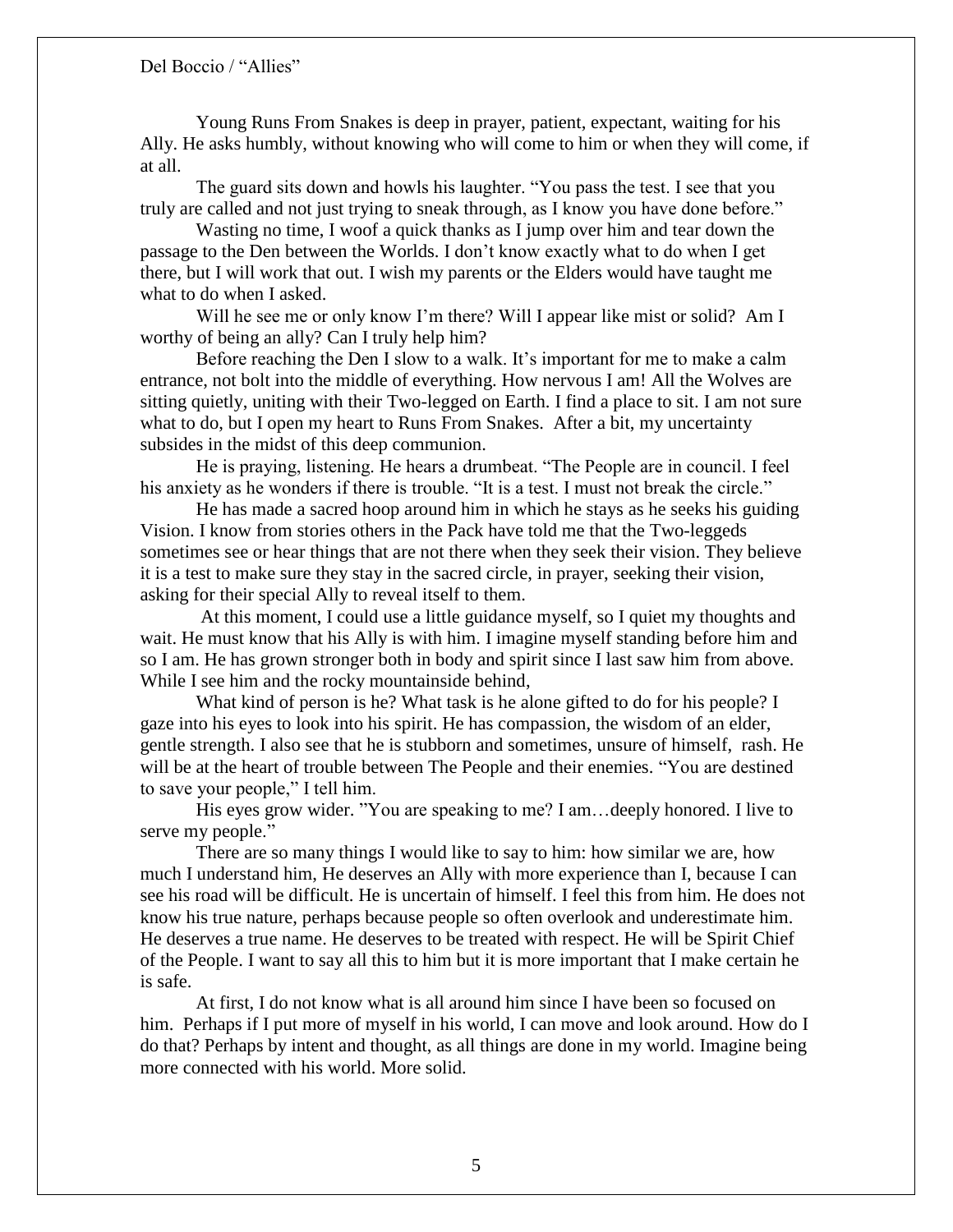My ears twitch as I hear horses walking and men talking. Is he safe? I must know. "What sounds do you hear?"

"Before you came to me, I heard the drum calling a warning."

"Your enemies approach. Do you hear the horses coming this way?"

"I only hear something faint in the distance."

What is so clear to me is distant to him. I must ask Father about this.

Needing to see more, I focus on his world. He is on a rocky ledge with one tree near, just a little outside his circle. I need to look around him. Directly below, a trail winds along. I jump down to the trail, look up. Anyone passing by will be able to see him from here. I listen. Three horses and three men. A scouting party. If they do not look up, he may be safe. If he climbs into the tree, he may make noise and cause them to look up and see him.

Have the People decided to fight or scatter? I think of the Spirit Chief and am there with him. And with Father. Spirit Chief prays for his people to be unseen.

Back to Runs From Snakes. "Three pale men on horses come. They may see you. Do you climb quietly?

I will not leave the circle."

"This place is exposed."

"You are testing me. I have made my circle. If I am destined to save my people, then I will be safe within it." He crosses his arms over his chest, resolute.

I consider nipping his heel just a little but I don't know how to be fully present in his world. Probably a good thing. He always seemed so quiet whenever I observed him. That sounds exactly like something I would say, and now I have a little empathy for Mother and Father. And I admire his strength of faith. "Sit in your circle and imagine you are part of the rock. There is no you, only rock"

"I will."

I sit in front of him and in my mind, he is not there. He is one with the rock. No sacred circle, only rock. No Two-legged. Nothing to see but the mountainside. Nothing.

Rustling below. Someone moves quietly by Two-legged standards. I go to the sound. It is his mother, not hiding herself but looking for her son. It may be that she does not hear the men. I try telling her to hide but she does not hear me. Wolf is not her guardian. She thinks only of her pup. It will be bad if the scouts find any of the people.

Back with Runs From Snakes, I take my place in front of him as before. Causing him worry will make it more likely that he is visible, so I say nothing of his mother.

"I hear them now."

"Be Still. You are one with the mountain."

His mother must hear them by now too. She takes a hiding place that is too near the trail. I must think what to do if the riders see Runs From Snakes or his mother.

The riders approach, talking among themselves and scanning the area in all directions, including up. The leader gestures, apparently indicating silence, because conversation ceases. They stop directly below us. Have they seen Runs From Snakes?

No, they have seen his mother. One of them points toward her hiding place. She crouches behind a boulder with trees beside it, but a piece of the covering she wears is visible. I jump down to the pale men in matching coverings. "It is only a chipmunk," I tell him. Will they hear me? Will they believe me or discover that one of the People hides there.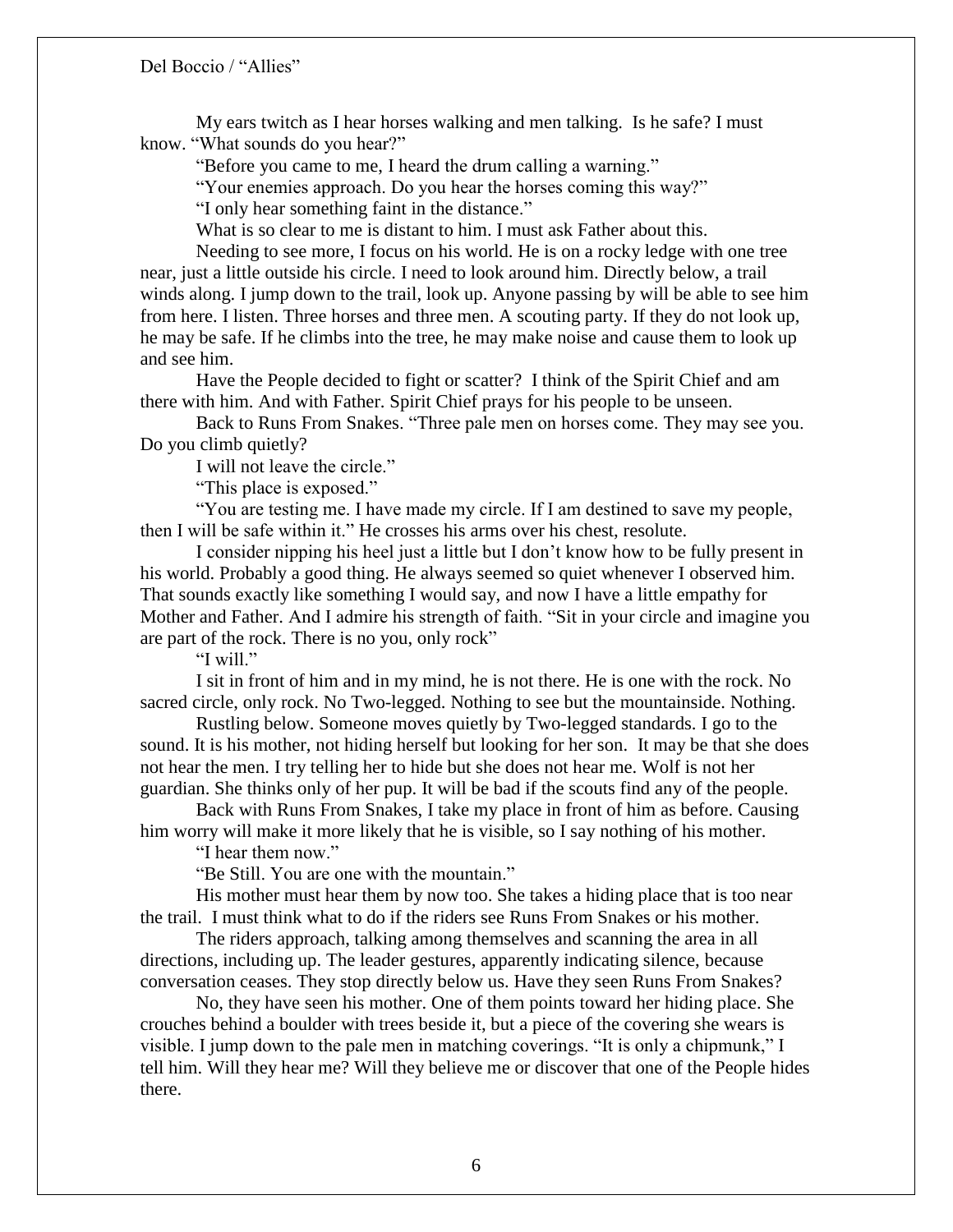One of the riders speaks softly to the others. "I'm going to have a look. I can't tell if that's just an old piece of hide or if there's someone there."

Think fast!...Horses are easily spooked…There are animals of the land all around and I think they will hear me and maybe help. I sing out, "Make the horses run!"

Another song calls out in answer. It is not a wolf and the message is "make running water." It is Runs From Snakes who is calling with me. He did well for one who does not speak Wolf.

Squirrels and chipmunks dart from their hiding places and rush around. The horses flick their ears and stamp nervously. It is not enough to make them run. I sing out again and my One repeats the call..

The chips and squirrels make a line on either side of the horses and chitter. Runs From Snakes' mother has moved so that no part of her is visible.

The baffled riders look all around and raise what must be weapons that look dark and deadly. If they see Runs From Snakes, he will not live to fulfill his destiny and he will not have time to get to safety. One of them looks right at where he sits in his circle. He points his weapon, making an arc in the area where my One sits. "Where's that wolf?"

"Be Still and know they do not see you," I say into the mind of my One.

I sing out again, "Spook the horses!" Lead rider swings his leg over his horse. A wolf of the earth, running from behind sings out a reply, "I come. I come!" Runs From Snakes sings out again. Squirrels and chips scatter in all directions. Earth wolf runs at the heels of the third horse. All three horses rear. Lead rider thuds to the ground. One of the other horses comes down on his chest with both front feet. He yells. Blood flies in all directions. The horses nay in alarm. Another rider dangles from the rope that goes through the horse's mouth. The third points his weapon upward, toward Runs with Snakes

The two riders point their weapons wildly in all directions. All three horses buck and bolt. The second rider is trampled and the other makes a loud noise with his weapon then crashes head first into the mountainside. His head splits open. I see a black mark and a spray of ash on the rocks below Runs From Snakes. He has lost his stillness, which I easily understand. His eyes wide, mouth open.

"All is well," I assure him.

His mother runs from her hiding place. "My son!" She looks as if she is trying to decide how to crawl straight up the mountainside to him.

He stands inside his sacred circle. "Wait there." He appears uncertain. To me he asks, "Is it right for me to finish?"

"You have completed your Vision Quest," I tell him. It is right, now, to give thanks and unmake your sacred circle." Again, there is much I want to say to him. "They did not see you. For them, you were not there. I am proud of you."

"The animals came to help us. I have never seen something like this happen." Earth wolf lies on the ground, eyes closed, unmoving

Runs From Snakes does not come down until he has sung his prayers and completed his sacred duty. It is good. He honors the ways of his People, the sacred path, even though he has been through his first test of courage. His sobbing mother wraps herself around him. He squirms in her arms. "You are smothering me," he protests. "I must give thanks to the wolf. "

He kneels near the earth wolf and sings a song of gratitude.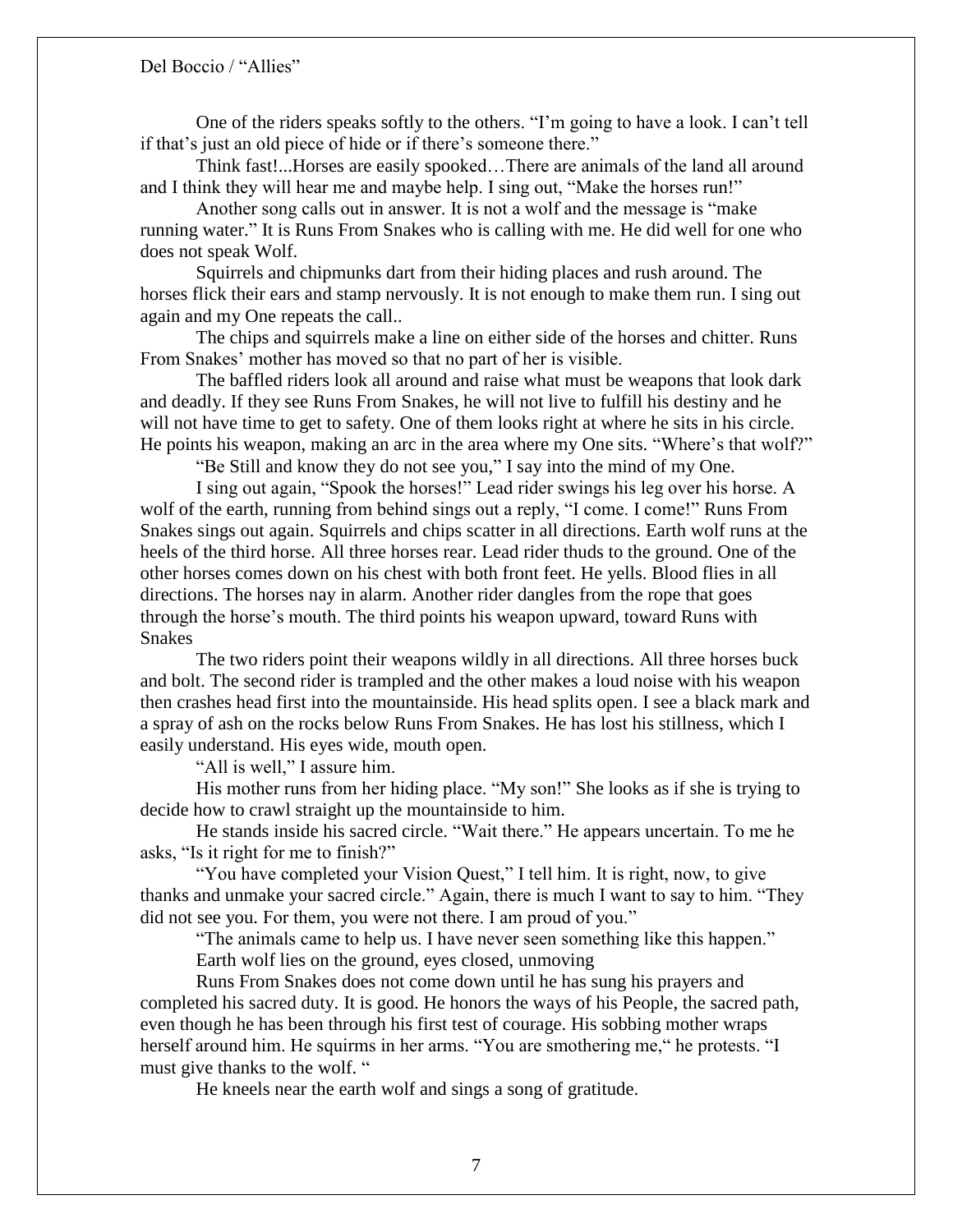The earth wolf's spirit is still with his body. There is a mark on his chest from where a hoof must have hit him, but there is no lifeblood spilling out. I lick his wound, wash his face. "Thank you, little brother, "I say to him. The wolf opens his eyes, gets to his feet with some difficulty and looks my One straight in his eyes. Then he trots off.

I am pulled back to my own world so suddenly I feel as if I need a moment to catch up with myself. I sit alone in the middle of a circle of Wolves. This is either very good or very bad. "My One called to me."

Mother tackles me. "You are too young and untrained."

I scramble out from under her. "I was called. And I have asked to know how to serve. Nobody would train ne." No hackles, no lip, but I am upset and angry. She shames me in front of the elders for doing my sacred duty?

Pack Mother snaps at her, and she lowers herself in submission. "You cannot protect her from your past. She must fulfill her role, as we all must." My mother slinks back to her place in the circle.

Pack Mother comes to me. I sit before her, eyes low, waiting. "You have had a big adventure today."

"Yes." I still don't know if I'm in the biggest trouble of my life or what will happen next.

"You may have interfered too much."

For once I manage to keep myself from saying what I want to say at the worst possible moment. I want to say that I have done no more than the Eagles and White Buffalo. "It is possible. I never can do anything right. But I came to my One and helped him stay safe."

"Is that what you should have done? Perhaps you should have appeared to him and left."

My heart is on the ground. She is showing neither anger nor aggression toward me, but I still don't' know if I'm in trouble. "When I asked inside myself for guidance, I felt I should help him. It is what seemed right."

"It is good. "

"I did not know what to do next, but I kept asking inside, remembering what I had heard in stories, and doing what my inner guidance told me to do."

"You followed your inner knowing. That is all any of us can do, whether Ally or Two-legged." She nuzzles me affectionately. "You have long since outgrown your whelp's name."

My mouth drops. I look into her face but not her eyes. My heart comes up from the ground.

"Hear me, all of you. From now forward, this one who is so brave and inventive shall be called by the name she has earned. Welcome Asks Within as an Ally of the People."

It is all I can do to sit still. The circle of Wolves all around me howls a joy song, and I sing in gratitude with them. I feel Great Mystery with me stronger than ever and I give thanks. My desire is to serve the People well.

Nobody, neither Wolf nor any other Nation, calls me Trouble anymore. They call me by my true name, Asks Within. Some of the Pack Elders and even Allies of other Nations ask me to tell the story of how I met and saved my One.